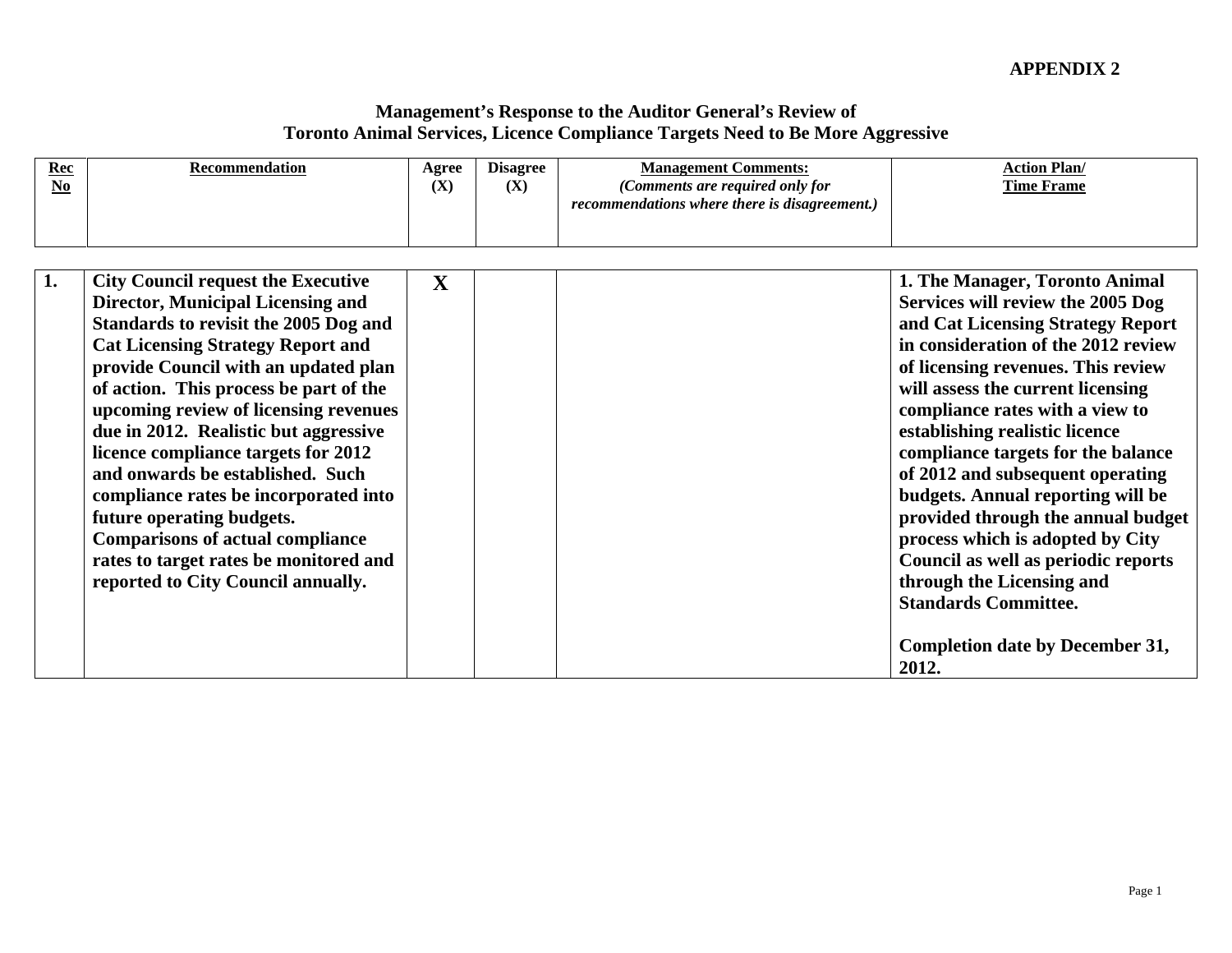| $\frac{\text{Rec}}{\text{No}}$ | Recommendation                                                                                                                                                                                                                                                                                                                                                                                                                                        | (X)          | Agree Disagree<br>(X) | <b>Management Comments:</b><br>(Comments are required only for<br>recommendations where there is disagreement.) | <b>Action Plan/</b><br><b>Time Frame</b>                                                                                                                                                                                                                                                                                                                                                                                                                                                                                          |
|--------------------------------|-------------------------------------------------------------------------------------------------------------------------------------------------------------------------------------------------------------------------------------------------------------------------------------------------------------------------------------------------------------------------------------------------------------------------------------------------------|--------------|-----------------------|-----------------------------------------------------------------------------------------------------------------|-----------------------------------------------------------------------------------------------------------------------------------------------------------------------------------------------------------------------------------------------------------------------------------------------------------------------------------------------------------------------------------------------------------------------------------------------------------------------------------------------------------------------------------|
|                                | <b>City Council request the Executive</b><br><b>Director, Municipal Licensing and</b><br><b>Standards review best practices</b><br>particularly the practices currently<br>used by the City of Calgary in order<br>to evaluate the options available to<br>increase the rate of compliance for<br>dog and cat licensing. Such a review<br>consider the possibility of introducing<br>a rewards incentive program in order<br>to encourage compliance. | $\mathbf{X}$ |                       |                                                                                                                 | 2. The Manager, Toronto Animal<br>Services (TAS) will undertake a<br>review to determine the options for<br>licensing with the focus on increasing<br>the rate of compliance.<br>The review to commence in $1st$<br>quarter 2012 and in consultation with<br>City staff and other cities (City of<br>Calgary) for industry best practices<br>as they relate to licensing compliance<br>rates for cat and dog licensing.<br><b>Review will consider rewards</b><br>incentive programs.<br>Completion date by December 31,<br>2012. |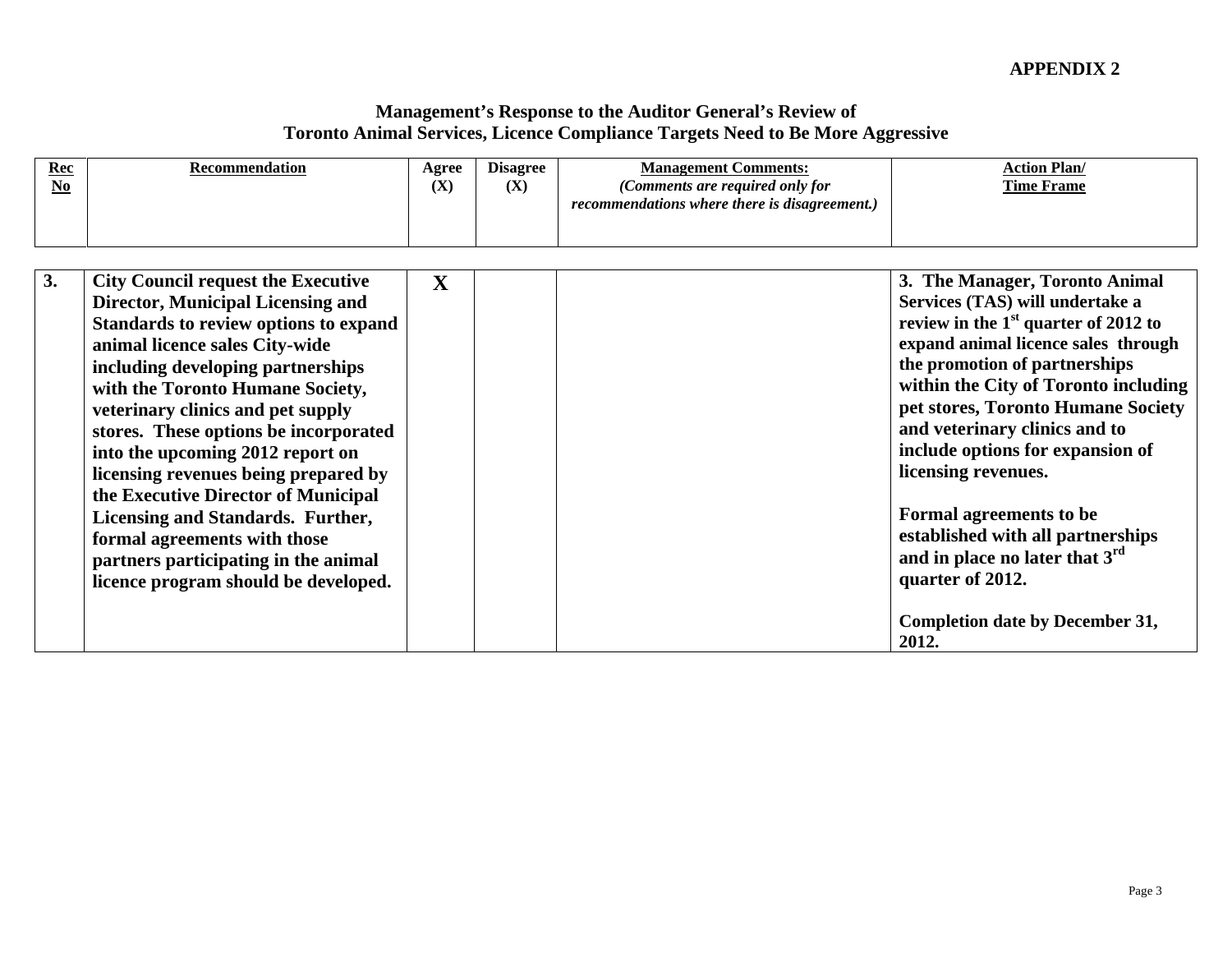| recommendations where there is disagreement.)<br>4. The Manager, Animal Services will<br><b>City Council request the Executive</b><br>$\mathbf{X}$<br>assess the feasibility of establishing<br><b>Director, Municipal Licensing and</b><br>partnerships with veterinary clinics<br>Standards formalize a plan to expand<br>and pet supply stores in the City of<br><b>Toronto Animal Services' ability to</b><br>Toronto to expand adoption<br>provide animal adoption services by<br>opportunities. Currently Animal<br>  increasing the number of partnerships  <br>Services has established partnerships<br>with veterinary clinics and pet supply<br>with 3 vet clinics and 12 pet stores in<br>stores.<br>the City of Toronto. TAS is exploring<br>a potential 50 new pet supply stores<br>and 151 Veterinary Clinics to pursue<br>the increase in partnerships. |
|------------------------------------------------------------------------------------------------------------------------------------------------------------------------------------------------------------------------------------------------------------------------------------------------------------------------------------------------------------------------------------------------------------------------------------------------------------------------------------------------------------------------------------------------------------------------------------------------------------------------------------------------------------------------------------------------------------------------------------------------------------------------------------------------------------------------------------------------------------------------|
|                                                                                                                                                                                                                                                                                                                                                                                                                                                                                                                                                                                                                                                                                                                                                                                                                                                                        |
|                                                                                                                                                                                                                                                                                                                                                                                                                                                                                                                                                                                                                                                                                                                                                                                                                                                                        |
|                                                                                                                                                                                                                                                                                                                                                                                                                                                                                                                                                                                                                                                                                                                                                                                                                                                                        |
|                                                                                                                                                                                                                                                                                                                                                                                                                                                                                                                                                                                                                                                                                                                                                                                                                                                                        |
|                                                                                                                                                                                                                                                                                                                                                                                                                                                                                                                                                                                                                                                                                                                                                                                                                                                                        |
|                                                                                                                                                                                                                                                                                                                                                                                                                                                                                                                                                                                                                                                                                                                                                                                                                                                                        |
|                                                                                                                                                                                                                                                                                                                                                                                                                                                                                                                                                                                                                                                                                                                                                                                                                                                                        |
|                                                                                                                                                                                                                                                                                                                                                                                                                                                                                                                                                                                                                                                                                                                                                                                                                                                                        |
|                                                                                                                                                                                                                                                                                                                                                                                                                                                                                                                                                                                                                                                                                                                                                                                                                                                                        |
|                                                                                                                                                                                                                                                                                                                                                                                                                                                                                                                                                                                                                                                                                                                                                                                                                                                                        |
|                                                                                                                                                                                                                                                                                                                                                                                                                                                                                                                                                                                                                                                                                                                                                                                                                                                                        |
|                                                                                                                                                                                                                                                                                                                                                                                                                                                                                                                                                                                                                                                                                                                                                                                                                                                                        |
|                                                                                                                                                                                                                                                                                                                                                                                                                                                                                                                                                                                                                                                                                                                                                                                                                                                                        |
|                                                                                                                                                                                                                                                                                                                                                                                                                                                                                                                                                                                                                                                                                                                                                                                                                                                                        |
| The promotion of partnerships is                                                                                                                                                                                                                                                                                                                                                                                                                                                                                                                                                                                                                                                                                                                                                                                                                                       |
| further supported by the Council                                                                                                                                                                                                                                                                                                                                                                                                                                                                                                                                                                                                                                                                                                                                                                                                                                       |
| decision on September 21, 2011                                                                                                                                                                                                                                                                                                                                                                                                                                                                                                                                                                                                                                                                                                                                                                                                                                         |
| whereby the City requires that all                                                                                                                                                                                                                                                                                                                                                                                                                                                                                                                                                                                                                                                                                                                                                                                                                                     |
| retailers, including any person or                                                                                                                                                                                                                                                                                                                                                                                                                                                                                                                                                                                                                                                                                                                                                                                                                                     |
| business that sells more than 10                                                                                                                                                                                                                                                                                                                                                                                                                                                                                                                                                                                                                                                                                                                                                                                                                                       |
| dogs per year, obtain animals from                                                                                                                                                                                                                                                                                                                                                                                                                                                                                                                                                                                                                                                                                                                                                                                                                                     |
| one of the following sources only:                                                                                                                                                                                                                                                                                                                                                                                                                                                                                                                                                                                                                                                                                                                                                                                                                                     |
| municipal animal shelters;                                                                                                                                                                                                                                                                                                                                                                                                                                                                                                                                                                                                                                                                                                                                                                                                                                             |
| registered humane societies,                                                                                                                                                                                                                                                                                                                                                                                                                                                                                                                                                                                                                                                                                                                                                                                                                                           |
| registered shelters or rescue groups;                                                                                                                                                                                                                                                                                                                                                                                                                                                                                                                                                                                                                                                                                                                                                                                                                                  |
| or from people who have                                                                                                                                                                                                                                                                                                                                                                                                                                                                                                                                                                                                                                                                                                                                                                                                                                                |
| surrendered their pets.                                                                                                                                                                                                                                                                                                                                                                                                                                                                                                                                                                                                                                                                                                                                                                                                                                                |
| <b>Completion date by December 31,</b>                                                                                                                                                                                                                                                                                                                                                                                                                                                                                                                                                                                                                                                                                                                                                                                                                                 |
| 2012.                                                                                                                                                                                                                                                                                                                                                                                                                                                                                                                                                                                                                                                                                                                                                                                                                                                                  |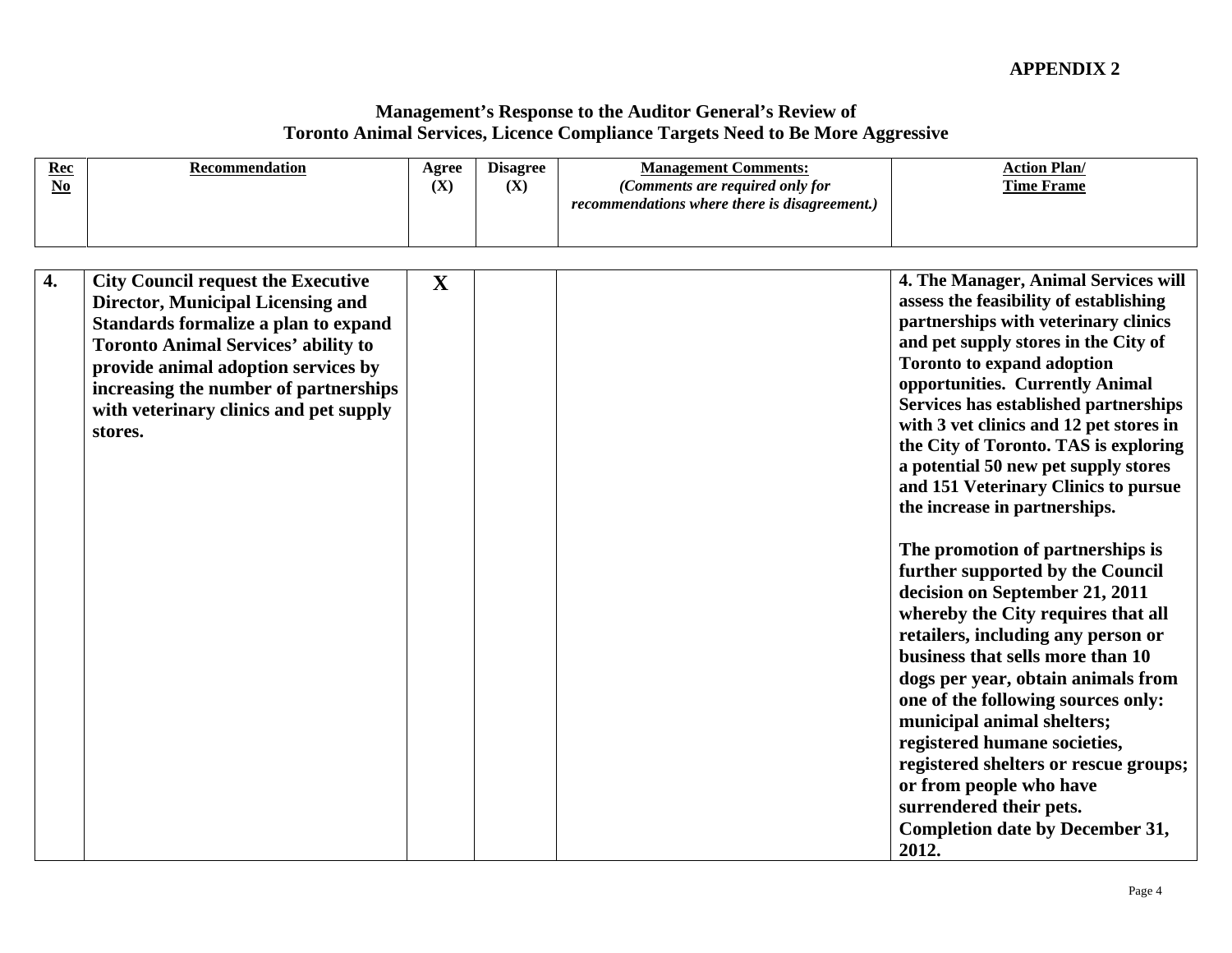| $\frac{\text{Rec}}{\text{No}}$ | Recommendation                                                                                                                                                                                                                                                                 | <b>Agree</b><br>(X) | <b>Disagree</b><br>(X) | <b>Management Comments:</b><br>(Comments are required only for<br>recommendations where there is disagreement.) | <b>Action Plan/</b><br><b>Time Frame</b>                                                                                                                                                                                                                                                                                                                                                                                                                                                      |
|--------------------------------|--------------------------------------------------------------------------------------------------------------------------------------------------------------------------------------------------------------------------------------------------------------------------------|---------------------|------------------------|-----------------------------------------------------------------------------------------------------------------|-----------------------------------------------------------------------------------------------------------------------------------------------------------------------------------------------------------------------------------------------------------------------------------------------------------------------------------------------------------------------------------------------------------------------------------------------------------------------------------------------|
| measures established.          | <b>City Council request the Executive</b><br>Director, Municipal Licensing and<br>Standards develop additional<br>performance measures in Toronto<br><b>Animal Services and periodically</b><br>report to the Licensing and Standards<br><b>Committee on performance using</b> | $\mathbf{X}$        |                        |                                                                                                                 | 5. The Manager, Animal Services<br>confirms that the 2012 performance<br>measures has expanded to five<br>performance indicators. In 2012,<br>these performance measures will be<br>reviewed and consideration<br>provided to include additional<br>industry standards.<br>Reporting to City Council will be<br>provided through the annual budget<br>process and through periodic<br>reporting through the Licensing<br>and Standards Committee.<br>Completion date by December 31,<br>2012. |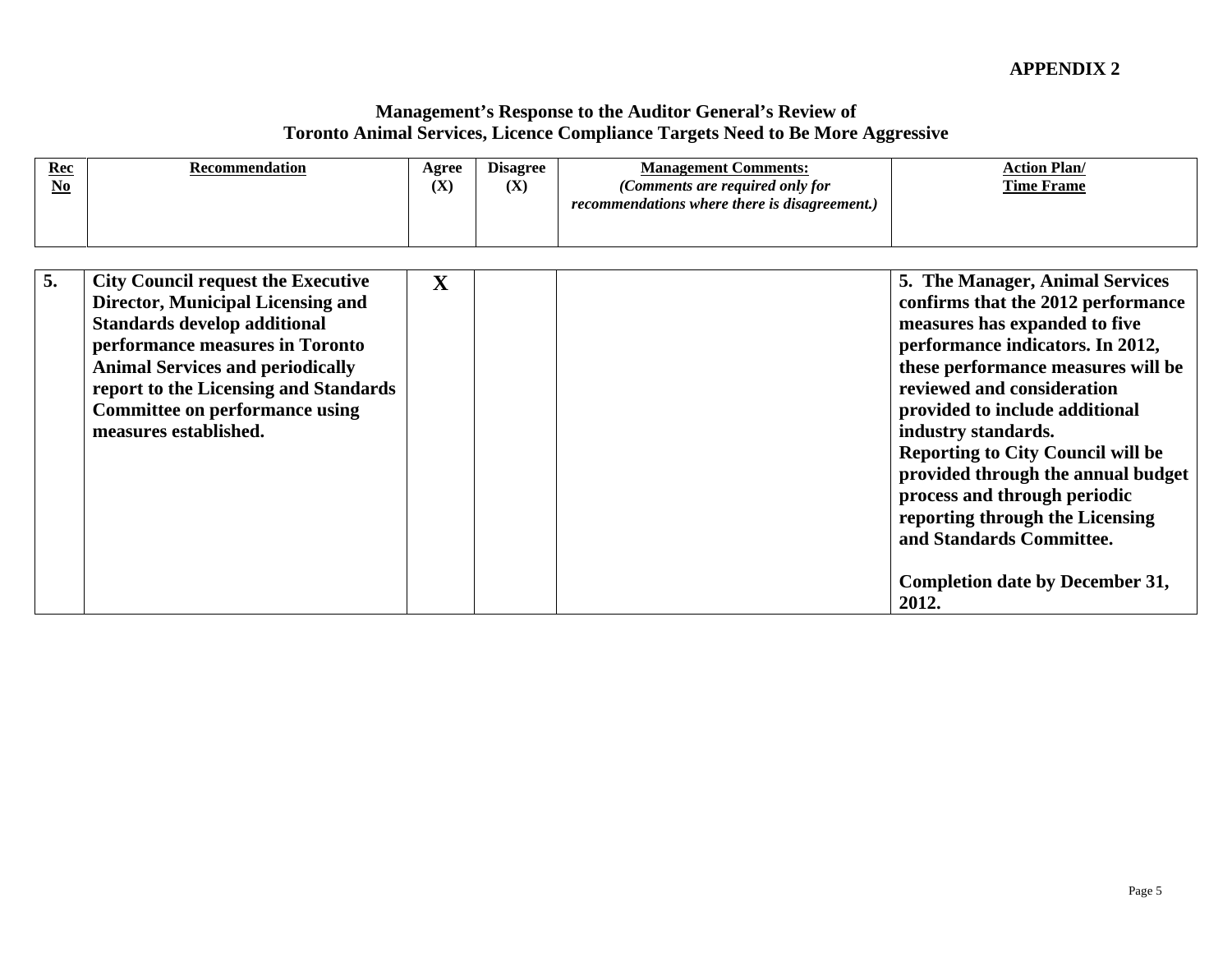| <b>Disagree</b><br>Agree<br><b>Management Comments:</b><br><b>Action Plan/</b><br>Recommendation<br>(X)<br>(Comments are required only for<br><b>Time Frame</b><br>(X)<br>recommendations where there is disagreement.)                                                                                                                                                                                                                                                                                                                                                                                                                                                                                                                                                                                                                                                                                                                                                                                                                                                                                                                                                                                                                                                                                                                                                                                                                                                          |
|----------------------------------------------------------------------------------------------------------------------------------------------------------------------------------------------------------------------------------------------------------------------------------------------------------------------------------------------------------------------------------------------------------------------------------------------------------------------------------------------------------------------------------------------------------------------------------------------------------------------------------------------------------------------------------------------------------------------------------------------------------------------------------------------------------------------------------------------------------------------------------------------------------------------------------------------------------------------------------------------------------------------------------------------------------------------------------------------------------------------------------------------------------------------------------------------------------------------------------------------------------------------------------------------------------------------------------------------------------------------------------------------------------------------------------------------------------------------------------|
| <b>6. The Manager, Animal Services</b><br><b>City Council request the Executive</b><br>$\mathbf{X}$<br><b>Director, Municipal Licensing and</b><br>confirms that TAS implemented the<br>Field Services Policy in the 1 <sup>st</sup><br>Standards ensure compliance with the<br><b>Field Services Policy requiring</b><br>quarter of 2011. All ACCOs<br>received training in January and<br>consistent, complete and accurate<br>information entered into activity logs<br>February of 2011 on the completion<br>of the Field Services Activity Log<br>and provide evidence of supervisory<br>and the controls include the<br>review.<br><b>ACCO1s reviewing and initialling</b><br><b>Further, City Council request the</b><br>the logs. Issues are referred to the<br><b>Executive Director Municipal</b><br>Supervisor for follow up and in<br><b>Licensing and Standards in</b><br>addition the supervisor reviews the<br>consultation with the Chief<br>pending activity report and pending<br><b>Information Officer expedite the</b><br>calls weekly to address any response<br>concerns. All reviews are<br>implementation of the Animal<br><b>Services Electronic Communications</b><br>documented by the Supervisor as<br>Capital Project by the end of 2012.<br>required.<br>The remote communications capital<br>project for Toronto Animal Services<br>was initiated in September 2011<br>with projected implementation date<br>of $3^{\text{rd}}$ quarter of 2012. |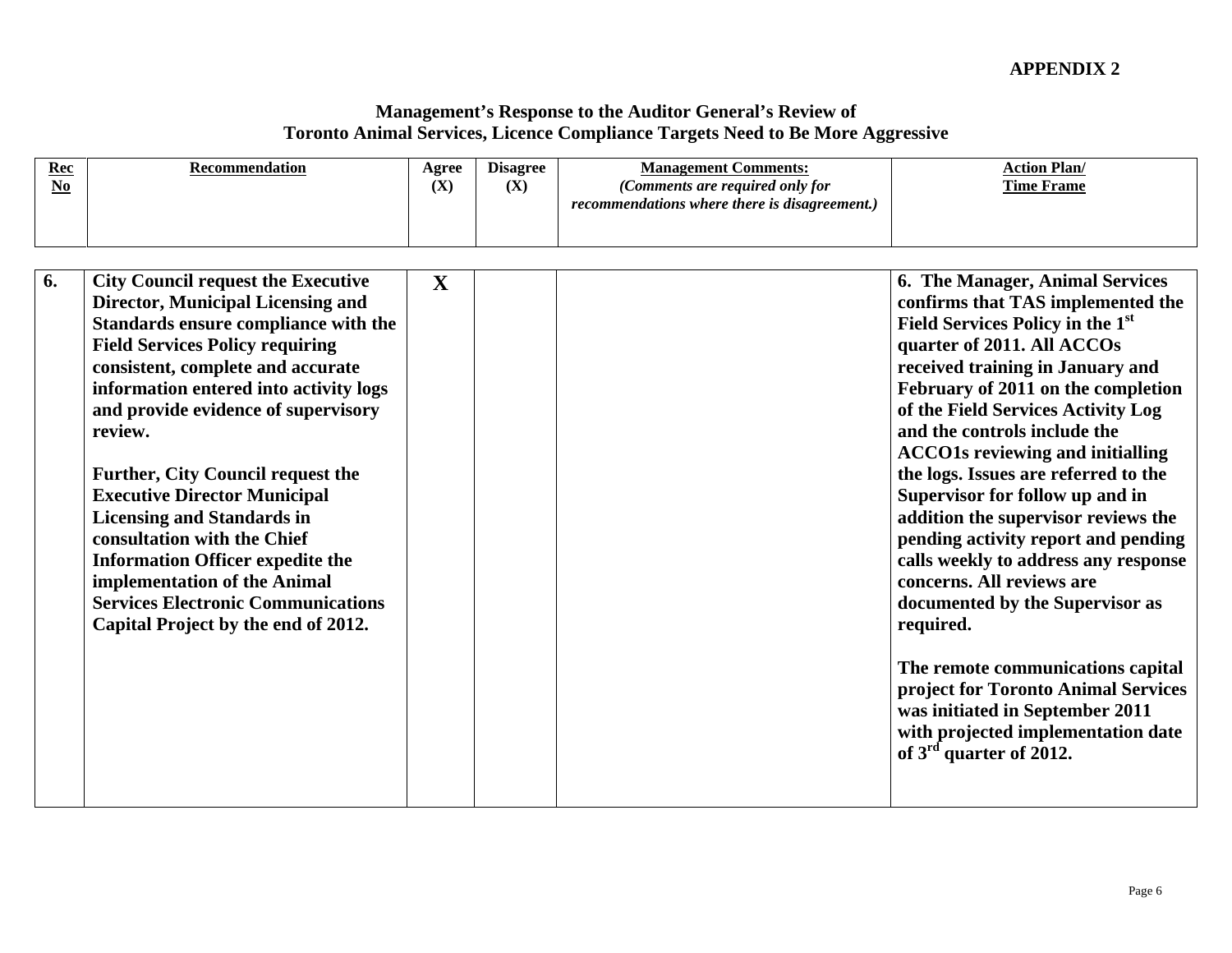| $\frac{\text{Rec}}{\text{No}}$ | <b>Recommendation</b>                                                                                                                                                                                                                                                                                                                            | (X)          | Agree Disagree | (X) | <b>Management Comments:</b><br>(Comments are required only for<br>recommendations where there is disagreement.) | <b>Action Plan/</b><br><b>Time Frame</b>                                                                                                                                                                                                                                                                                                                                      |
|--------------------------------|--------------------------------------------------------------------------------------------------------------------------------------------------------------------------------------------------------------------------------------------------------------------------------------------------------------------------------------------------|--------------|----------------|-----|-----------------------------------------------------------------------------------------------------------------|-------------------------------------------------------------------------------------------------------------------------------------------------------------------------------------------------------------------------------------------------------------------------------------------------------------------------------------------------------------------------------|
|                                | <b>City Council request the Executive</b><br>Director, Municipal Licensing and<br><b>Standards, and the Director of 311</b><br>Toronto to expedite the expansion of<br>311 services to Toronto Animal<br>Services. Once integrated, the<br>current staffing resource<br>requirements at the Toronto Animal<br>Services Call Centre be evaluated. | $\mathbf{X}$ |                |     |                                                                                                                 | 7. The Manager, Animal Services<br>confirms that TAS initiated a review<br>of the 311 integration in the 2nd<br>quarter of 2011 with<br>implementation in the 1st quarter of<br>2012.<br>The Manager, Animal Services will<br>review the integration during the<br>3rd quarter of 2012 and the staffing<br>required to support the Animal<br><b>Services dispatch centre.</b> |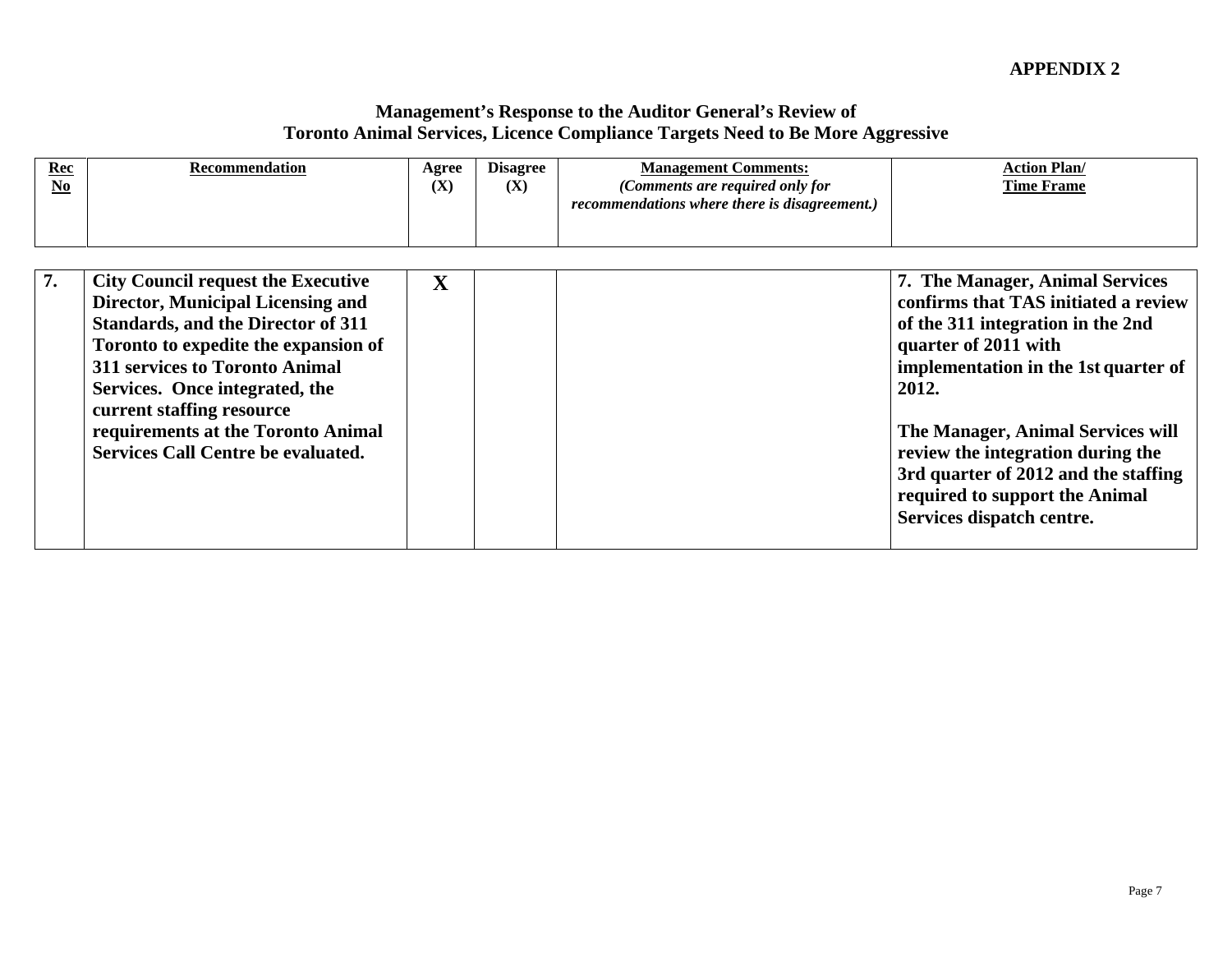| $\frac{Rec}{No}$ | Recommendation                                                                                                                                                                                                                                                                                                                                                                                                                                                                                                | (X)          | Agree Disagree<br>(X) | <b>Management Comments:</b><br>(Comments are required only for<br>recommendations where there is disagreement.) | <b>Action Plan/</b><br><b>Time Frame</b>                                                                                                                                                                                                                                                                                                                                                                                                                                                                                                                                                                                                                                                                                                                                                                                      |
|------------------|---------------------------------------------------------------------------------------------------------------------------------------------------------------------------------------------------------------------------------------------------------------------------------------------------------------------------------------------------------------------------------------------------------------------------------------------------------------------------------------------------------------|--------------|-----------------------|-----------------------------------------------------------------------------------------------------------------|-------------------------------------------------------------------------------------------------------------------------------------------------------------------------------------------------------------------------------------------------------------------------------------------------------------------------------------------------------------------------------------------------------------------------------------------------------------------------------------------------------------------------------------------------------------------------------------------------------------------------------------------------------------------------------------------------------------------------------------------------------------------------------------------------------------------------------|
|                  |                                                                                                                                                                                                                                                                                                                                                                                                                                                                                                               |              |                       |                                                                                                                 |                                                                                                                                                                                                                                                                                                                                                                                                                                                                                                                                                                                                                                                                                                                                                                                                                               |
|                  | <b>City Council request the Executive</b><br><b>Director, Municipal Licensing and</b><br>Standards ensure staff complete the<br>controlled substance registry in<br>accordance with the Ontario<br><b>Veterinarians Act and Toronto</b><br><b>Animal Services policy. Controlled</b><br>substances should be stored in a<br>secure location. The Executive<br><b>Director, Municipal Licensing and</b><br>Standards review the need to replace<br>current manual registry system with<br>an automated system. | $\mathbf{X}$ |                       |                                                                                                                 | 8. Complete<br><b>The Manager, Animal Services</b><br>confirms that TAS developed a<br><b>Euthanasia Policy. All officers</b><br>$\frac{1}{2}$ received training beginning in $2^{\text{nd}}$<br>quarter 2010 to $1st$ quarter of 2011<br>on the policy completion of<br>euthanasia logs. An audit process<br>confirms logs are completed and<br>reconciled. The Veterinarians check<br>the logs weekly.<br>Manual tracking was replaced by<br>an electronic system (Chameleon) to<br>track euthanasia registry data<br>effective March 8, 2011. The<br>automated Euthanasia Usage report<br>is managed by supervisors/vets to<br>monitor usages. All controlled<br>substances are stored in a secure<br>location within each shelter and<br>spay/neuter clinic and access is<br>strictly controlled by the<br>Veterinarians. |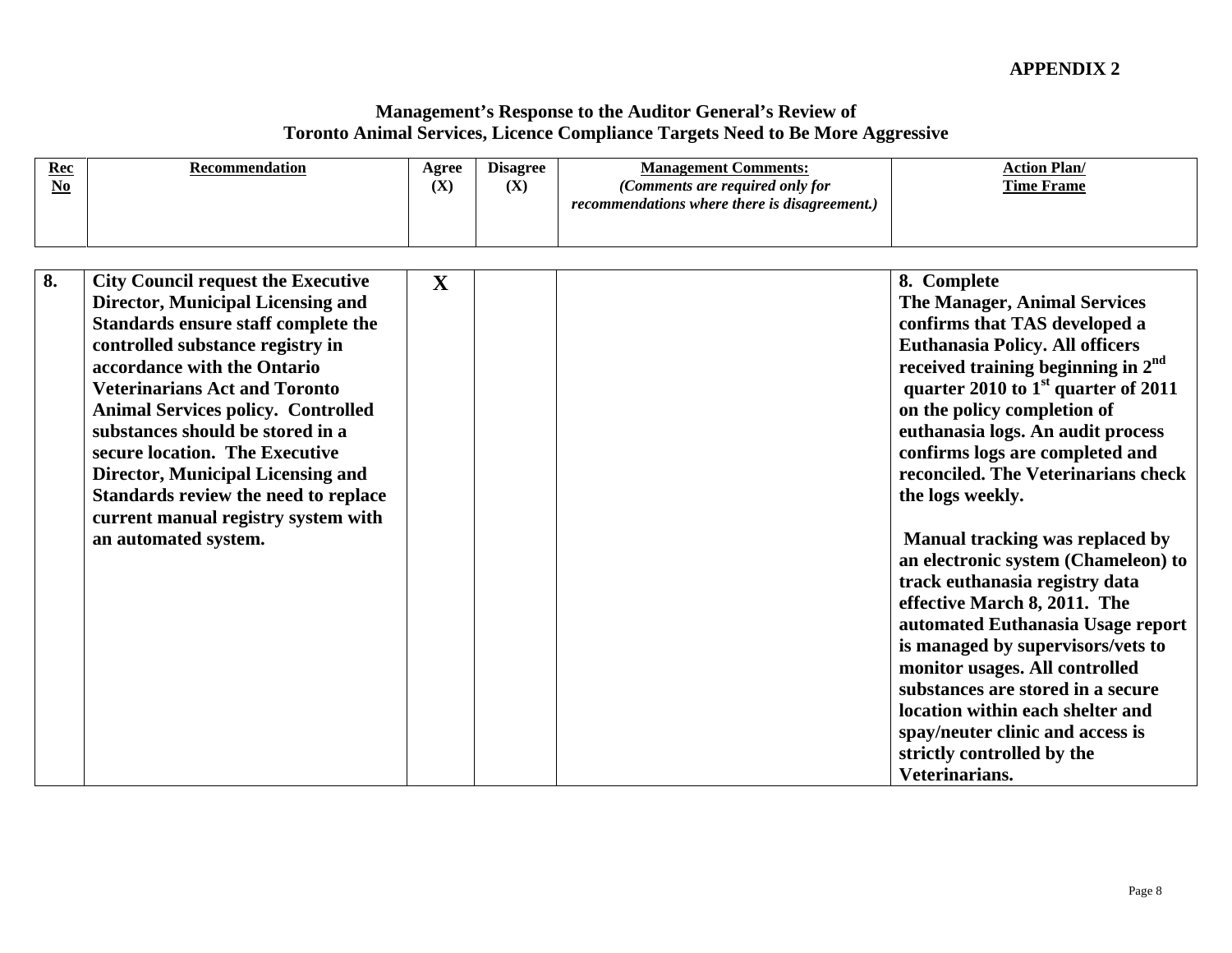| $\frac{\text{Rec}}{\text{No}}$<br><b>Recommendation</b>                                                                                                                                                                                                                                                        | Agree   Disagree<br><b>Management Comments:</b><br>(X)<br>(Comments are required only for<br>(X)<br>recommendations where there is disagreement.) | <b>Action Plan/</b><br><b>Time Frame</b>                                                                                                                                                                                                                                 |
|----------------------------------------------------------------------------------------------------------------------------------------------------------------------------------------------------------------------------------------------------------------------------------------------------------------|---------------------------------------------------------------------------------------------------------------------------------------------------|--------------------------------------------------------------------------------------------------------------------------------------------------------------------------------------------------------------------------------------------------------------------------|
| City Council request the Executive<br>Director, Municipal Licensing and<br><b>Standards review the current practice</b><br>of each shelter having staff pick up<br>dead animals and review the<br>possibility of assigning designated<br>staff and vehicles to pick up and<br>transfer dead animals City-wide. |                                                                                                                                                   | 9. Complete<br><b>The Manager, Animal Services</b><br>confirms that effective September<br>21, 2011 TAS implemented a new<br>shift schedule that segregated the<br>duties for the pickup of dead<br>animals. Dedicated staff and<br>vehicles are utilized to pick up and |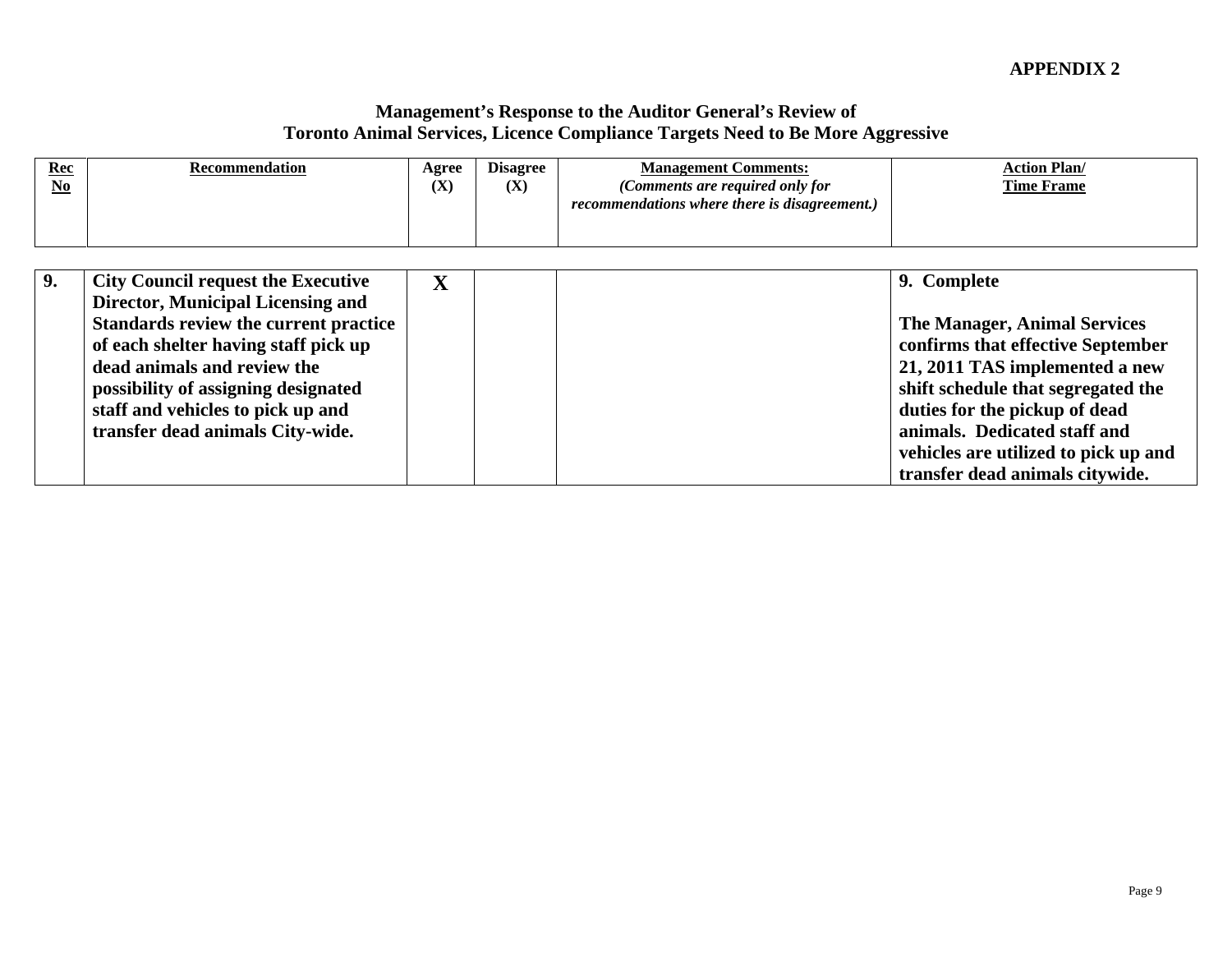| $\frac{Rec}{No}$<br>Recommendation                                                                                                                                                                                                                                         | Agree Disagree<br><b>Management Comments:</b><br>(X)<br>(X)<br>(Comments are required only for<br>recommendations where there is disagreement.) | <b>Action Plan/</b><br><b>Time Frame</b>                                                                                                                                                                                                                                                                                                                                                                                                                                                                                                                                                                                                          |
|----------------------------------------------------------------------------------------------------------------------------------------------------------------------------------------------------------------------------------------------------------------------------|-------------------------------------------------------------------------------------------------------------------------------------------------|---------------------------------------------------------------------------------------------------------------------------------------------------------------------------------------------------------------------------------------------------------------------------------------------------------------------------------------------------------------------------------------------------------------------------------------------------------------------------------------------------------------------------------------------------------------------------------------------------------------------------------------------------|
| 10. City Council request the Executive<br><b>Director, Municipal Licensing and</b><br>Standards to evaluate whether or not<br>a change in shift schedules would<br>reduce overtime. Supervisors should<br>regularly monitor and authorise<br>overtime and standby reports. | $\mathbf{X}$                                                                                                                                    | 10. Complete<br><b>The Manager, Animal Services</b><br>confirms that effective September<br>21, 2011 TAS implemented a new<br>shift schedule that separated shelter<br>care from emergency mobile<br>enforcement staff. The new shift<br>schedules introduced a night shift<br>that eliminates standby. As of April<br>2011, supervisors have worked a<br>rotational shift providing 7 day a<br>week coverage during peak hours,<br>and standby coverage thereafter to<br>regularly monitor staff, standby<br>and overtime. Overtime variance<br>reports indicate that TAS is meeting<br>budgeted overtime costs as of<br><b>August 31, 2011.</b> |